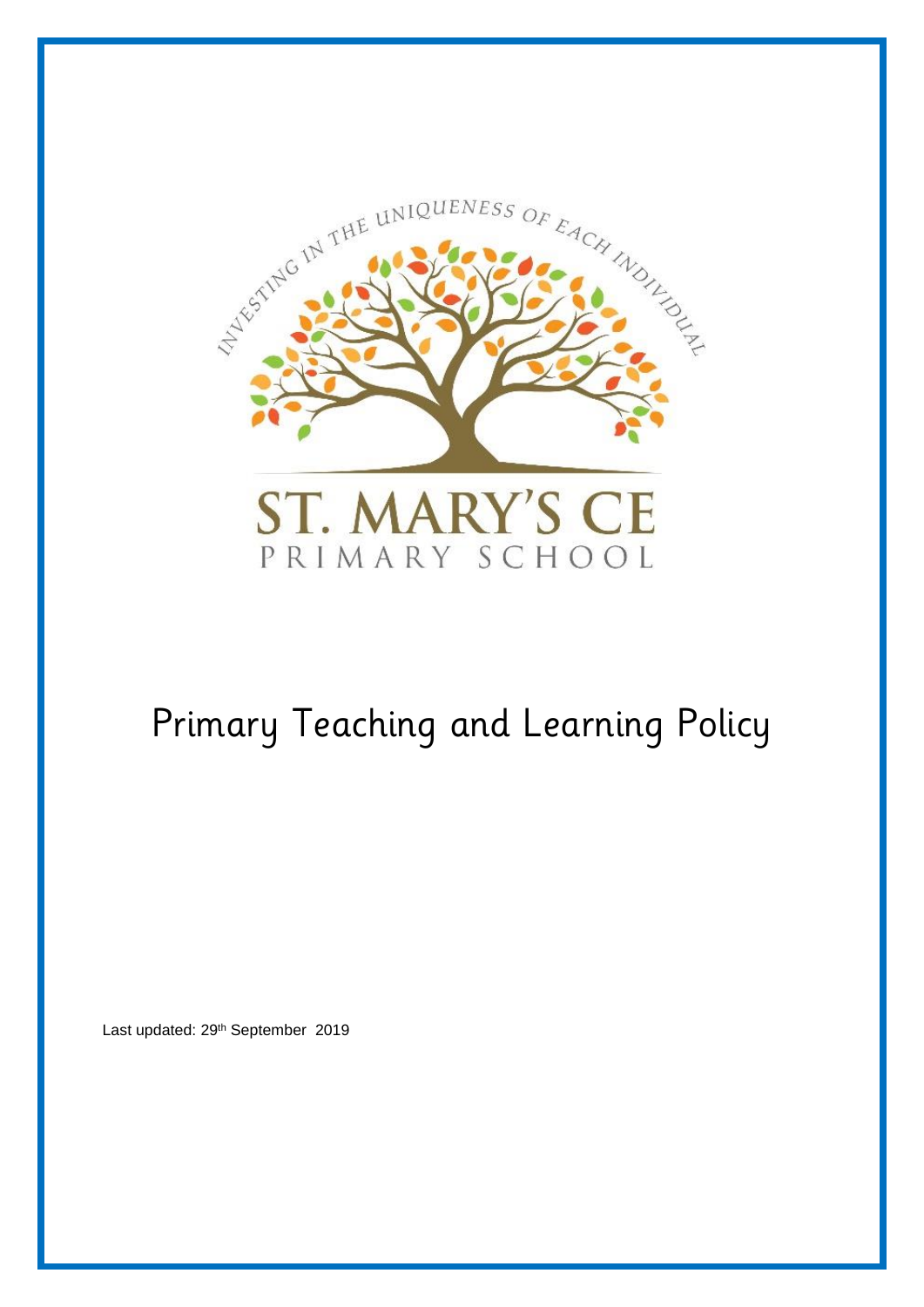## Contents:

[Statement of intent](#page-2-0)

- 1. [Legal framework](#page-4-0)
- 2. [Roles and responsibilities](#page-4-1)
- 3. [Self-evaluation](#page-6-0)
- 4. [Learning environment](#page-7-0)
- 5. [Our philosophy](#page-8-0)
- 6. [Teaching strategies](#page-10-0)
- 7. [Assessment](#page-11-0)
- 8. [EYFS](#page-13-0)
- 9. [KS1 and KS2](#page-14-0)
- 10. [Individual learning](#page-17-0)
- 11. [Monitoring and reporting](#page-17-1)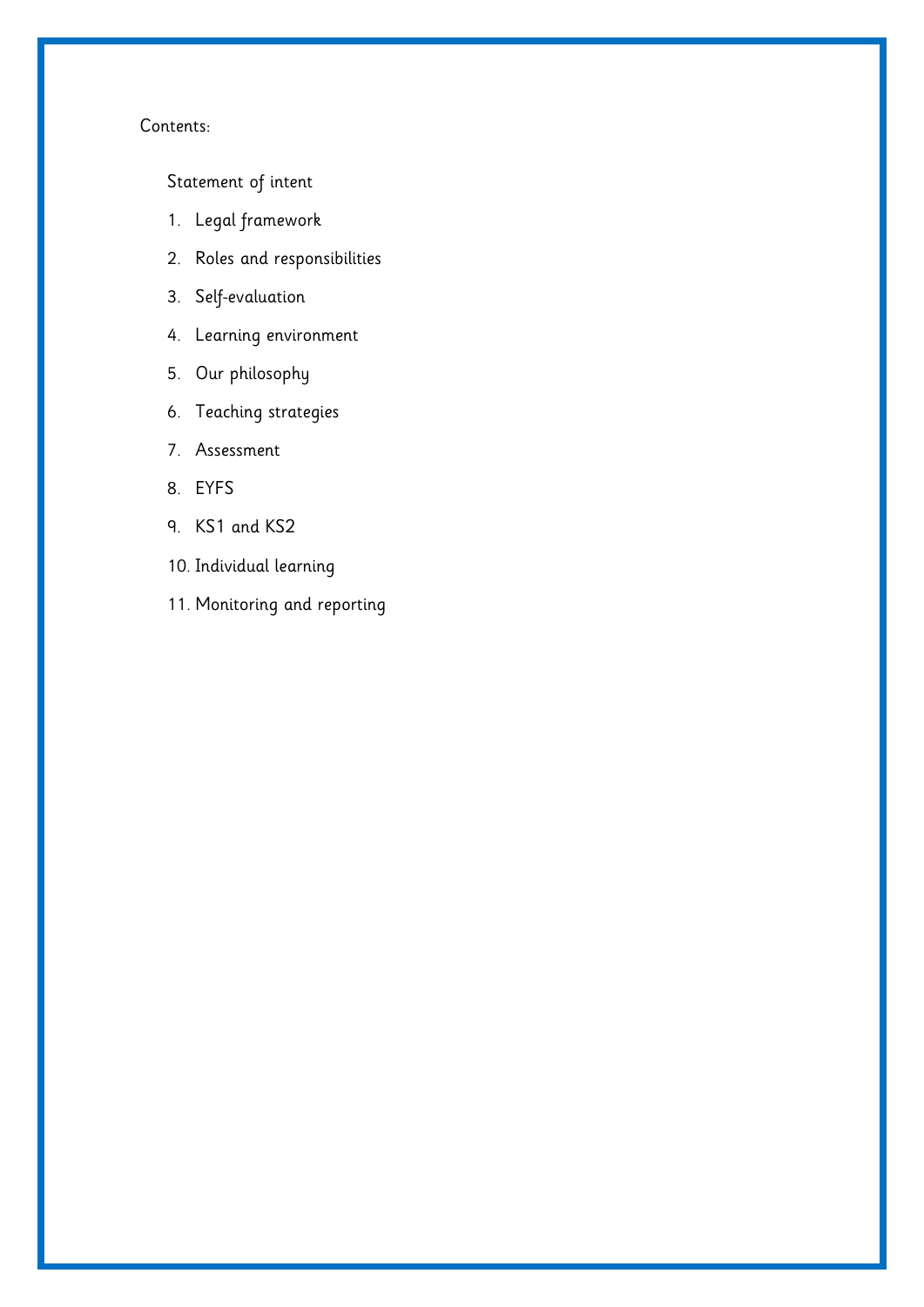## <span id="page-2-0"></span>Statement of intent

Every child has the right to the best possible education. We aim to ensure that all pupils, regardless of ability, SEND or circumstances, reach their full potential and gain the skills and knowledge necessary to lead successful lives.

This policy provides procedures aimed towards ensuring high quality teaching and learning throughout the school.

It aims to:

- Embed an agreed range of good practice across the school.
- Ensure consistency throughout the school.
- Inform staff of the school's expectations.
- Provide a unified focus for monitoring learning and classroom practice.
- Ensure that the needs of pupils are met.
- Improve and enhance the quality of teaching.
- Ensure that pupils are receiving a broad, balanced and relevant curriculum, meeting the requirements of the national curriculum.
- Ensure that teaching is appropriately differentiated for all pupils.
- Establish targets for improvement.
- Enhance the professional development of staff.

Signed by: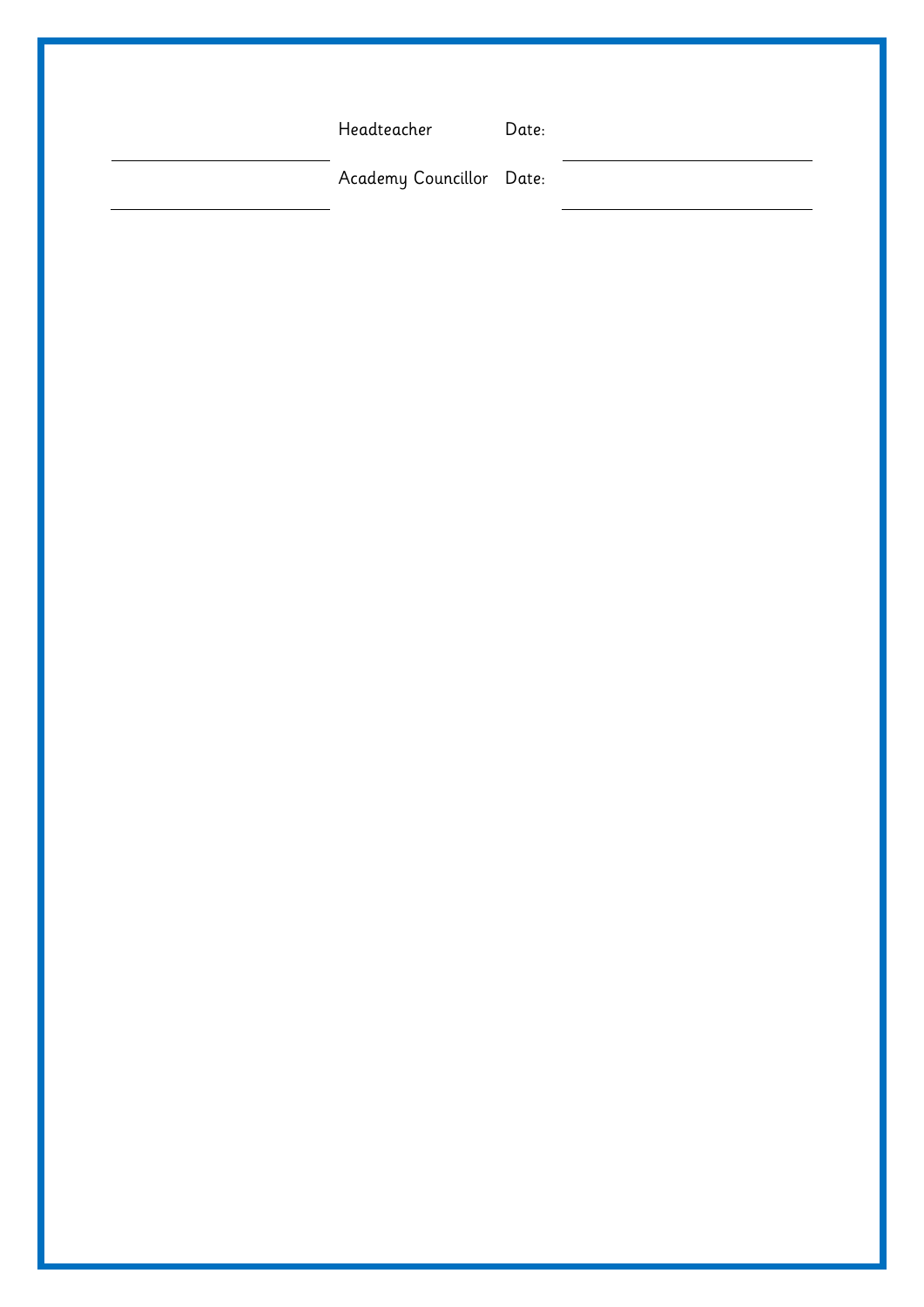# <span id="page-4-0"></span>**1.** Legal framework

- 1.1. This policy has due regard to all relevant legislation and statutory guidance including, but not limited to, the following:
	- Equality Act 2010
	- DfE (2018) 'Primary school accountability in 2018'
	- DfE (2015) 'Special educational needs and disability code of practice: 0 to 25 years'
	- STA (2018) 'Early years foundation stage: Assessment and Reporting Arrangements (ARA)'
	- STA (2018) 'Key stage 1: Assessment and Reporting Arrangements (ARA)'
	- STA (2018) 'Key stage 2: Assessment and Reporting Arrangements (ARA)'
	- DfE (2017) 'Statutory framework for the early years foundation stage'
	- DfE (2019) 'Assessment framework: Reception Baseline Assessment'
	- DfE (2018) 'Reporting to parents at the end of key stages 1 and 2'
- 1.2. This policy operates in conjunction with the following school policies:
	- SEND Policy
	- Marking and Feedback Policy
	- Behavioural Policy
	- $\bullet$

## <span id="page-4-1"></span>**2.** Roles and responsibilities

- 2.1. The Academy Counillor's are responsible for:
	- Ensuring reports are provided by the headteacher and Subject Leaders and that action is taken where areas are identified as requiring improvement.
	- Visiting the school to increase knowledge of classroom activity and conducting the following activities:
		- Observing lessons
		- Viewing recordings of lessons as appropriate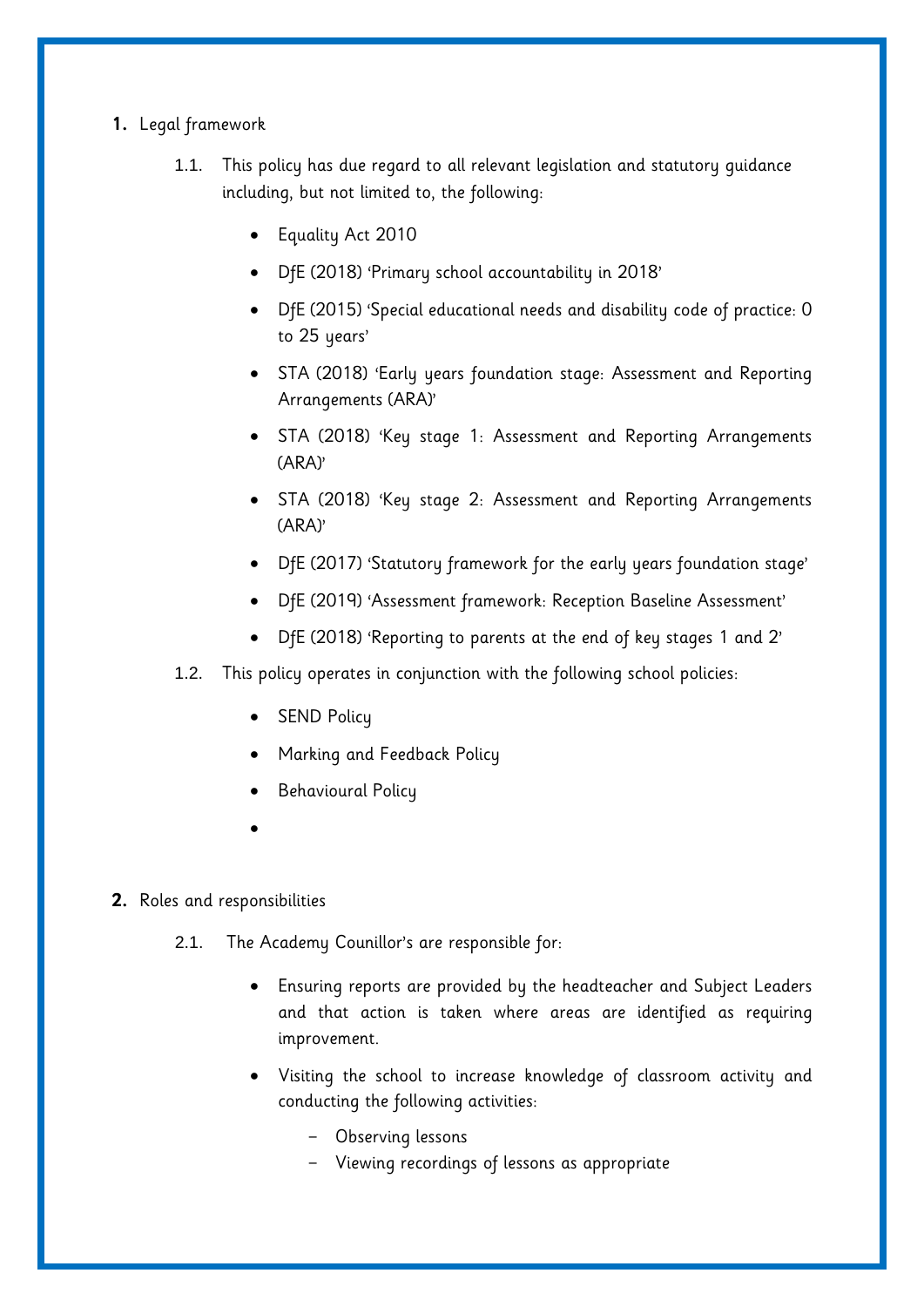- Viewing samples of pupils' work
- Viewing records of achievement
- Talking to pupils about their experiences
- Talking to teachers about their experiences
- Reporting their findings to the entire Academy Counillor's

## 2.2. The SLT is responsible for:

- Taking a general overview of the atmosphere in the school on a day-today basis by visiting classes and talking to staff and pupils.
- Liaising with parents to ensure needs are being met.
- Working in classrooms, including teaching, regularly.
- Carrying out focussed classroom-based observations.
- Reviewing and commenting on planning, including on termly targets.
- Discussing all annual reports with staff.
- Completing a self-evaluation of the school's quality of teaching.
- Reporting on the quality of teaching and learning in the governors' report.
- Acting as role models for teaching staff.
- 2.3. Subject Leaders are responsible for:
	- Developing and reviewing curriculum policies and schemes of work in collaboration with colleagues.
	- Taking accountability for the progress of pupils in their given subject.
	- Reporting on the effectiveness of the curriculum to the SLT and the Academy Counillor's.
- 2.4. Teaching staff are responsible for:
	- Monitoring and evaluating their teaching.
	- Seeking professional dialogue and constructive criticism from their head of department.
	- Reviewing and evaluating their planning regularly.
	- Setting appropriate and challenging targets for pupils based on ability.
	- Collaborating with colleagues to moderate pupil achievement.
	- Involving parents and other professionals in the monitoring process.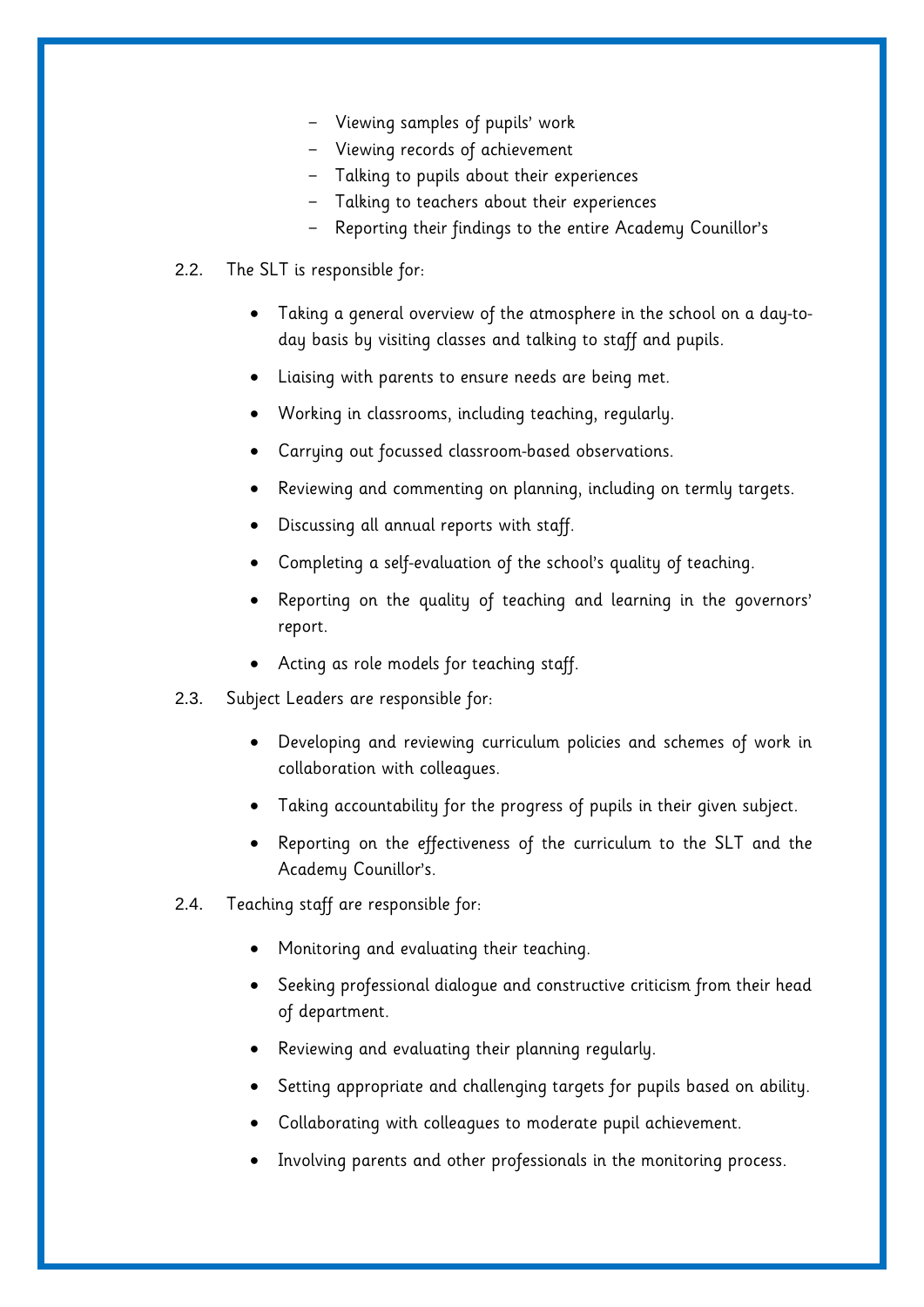- Completing an annual review assessing the progress of their pupils.
- 2.5. Pupils are responsible for:
	- Being on time for school.
	- Being prepared to learn.
	- Placing coats and bags in the appropriate area.
	- Storing personal belongings in the area provided.
	- Not eating or chewing during lessons.
	- Being attentive.
	- Listening to and following all reasonable instructions.
	- Treating everyone with respect.

External monitoring

- 2.6. A named CISP will work on an annual cycle to monitor standards..
- 2.7. The Challenge and Support Partner will scrutinise all available data and discuss the school's self-evaluation, along with all matters arising from it.
- 2.8. The Challenge and Support Partner will undertake lesson observations.
- 2.9. Ofsted inspections will be used to identify strengths and weaknesses, and to develop an action plan for improvement.
- <span id="page-6-0"></span>**3.** Self-evaluation

Discussion with senior leaders

- 3.1. All staff should discuss the following questions to assess the quality of teaching at the school:
	- What is the school's view on teaching?
	- What is being done to monitor teaching?
	- How is assessment used to inform planning, ensure appropriate challenge, set targets and provide feedback?
	- To what extent do teachers use assessment within the lesson (for example mini-whiteboards and questioning) to ensure that all pupils understand the lesson objectives?
	- Are judgements based on the interpretation and evaluation of data and evidence?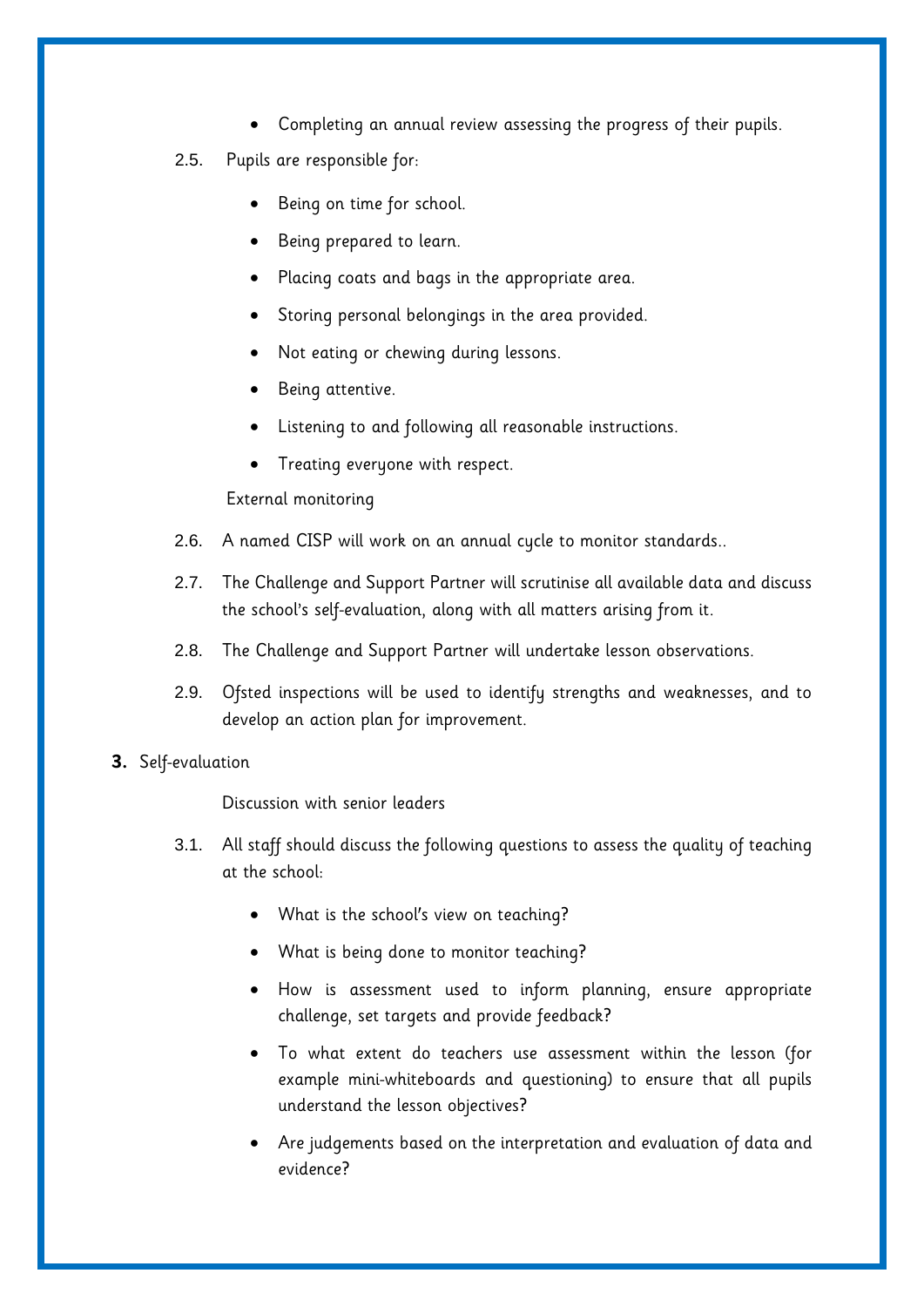- Are strengths and weaknesses in teaching and management identified?
- What strategies do TAs employ to support learning?
- Do pupils work independently, co-operate to solve problems, develop workplace skills and understand what they need to do to improve?
- What happens if pupils are absent or fall behind with their work? What support is in place to help them?

## Discussion with pupils

- 3.2. The following questions should be discussed with pupils to assess the quality of teaching at the school:
	- Do you know your targets? What are they?
	- What subjects do you have targets for?
	- How do you know your targets? How often do you work on them?
	- How do you know when you have achieved your targets?
	- Who helps you to achieve your targets? What sort of things do they do?
	- Do your parents know your targets? How do they know?
	- When do you get new targets?
	- What happens if you can't achieve your targets?
	- How does having targets help your learning?
	- Tell me about this piece of work. What were you learning?
	- Show me a piece of work that you are really proud of. Why?
	- Do you know how to improve your work? Do you have the opportunity to improve your work?
	- What do you think about your maths/English homework? What do you think the school could do to make maths more enjoyable/interesting for you?
	- Which aspect of maths/English do you find challenging/difficult?
- <span id="page-7-0"></span>**4.** Learning environment

Setting the tone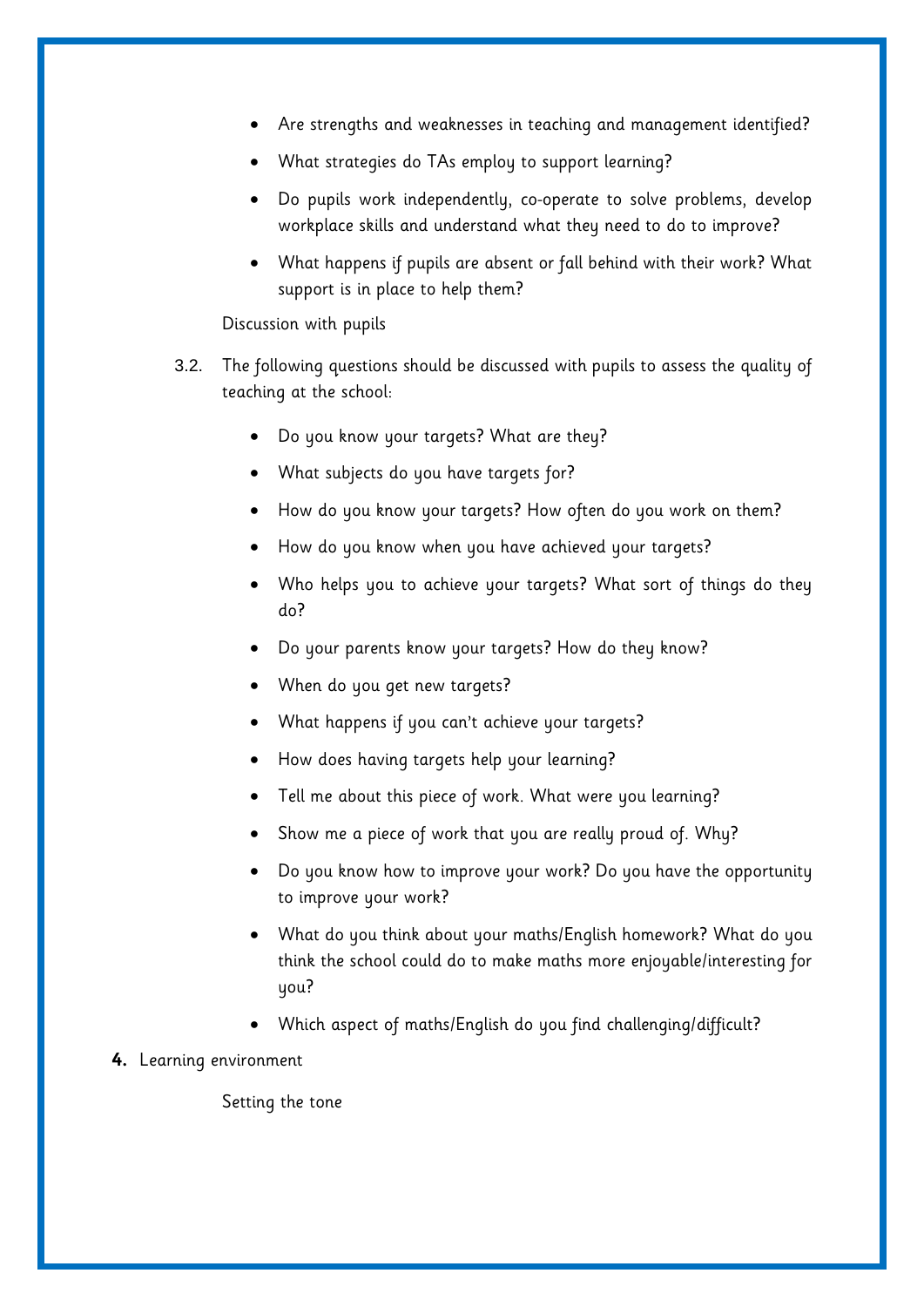4.1. The teacher will set the tone for the morning and afternoon sessions by taking the register. If no formal register is taken, the teacher will call out the names of the pupils to catch their attention and to indicate that the session has begun.

Seating arrangements

4.2. The teacher will consciously decide upon and plan the seating arrangements for pupils in order to maximise educational attainment. Arrangements will be changed to suit different activities and to allow students to work independently. A seating plan should be available for those providing cover when the teacher is absent.

## The classroom

4.3. It is imperative that the learning environment maximises opportunities to learn. Displays are changed on a termly basis and geared towards aiding learning, not providing distraction. Desks should be free from clutter and arranged in a manner providing suitable space for all. The room is well-ventilated and maintained at a suitable temperature. All pupils are encouraged to drink water during lessons (except in science lessons where water could create a risk).

## <span id="page-8-0"></span>**5.** Our philosophy

- 5.1. Through our teaching philosophy, pupils are encouraged to:
	- Listen to each other.
	- Adopt various roles in groups.
	- Volunteer thoughts and opinions.
	- Respect the thoughts, ideas and contributions of others.
	- Give honest and positive feedback.
- 5.2. To encourage all pupils to contribute to lessons, teachers:
	- Ensure pupils raise their hands before speaking to allow all pupils the chance to contribute without being interrupted.
	- Allow sufficient thinking time between questions to allow pupils to consider their responses.
	- Plan time in their lessons for pupils to discuss their learning with a partner or group before committing to a response.
- 5.3. We reward and recognise achievement in the following ways:
	- Praise more than criticise, using formal and informal approaches.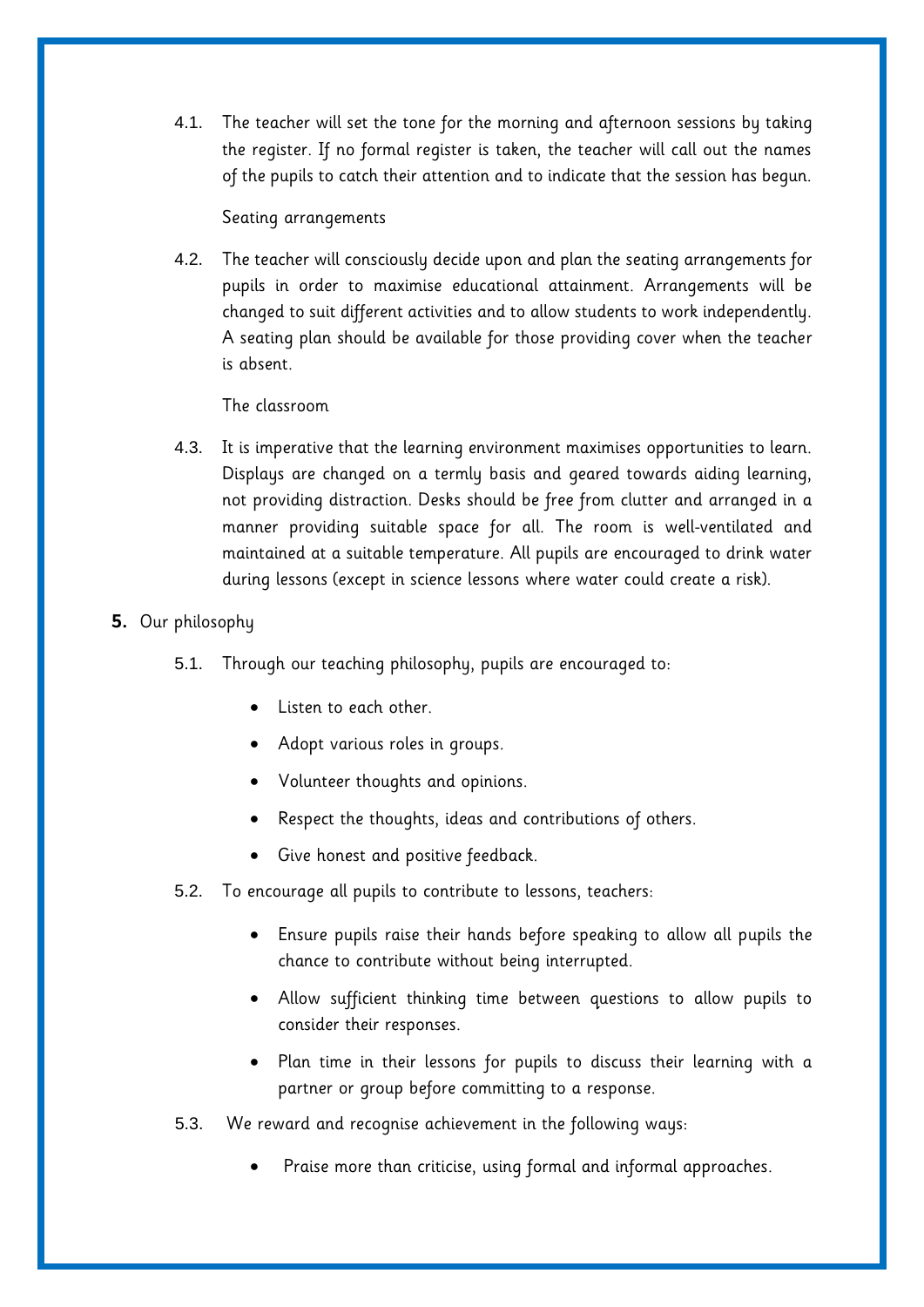- The school formally rewards pupil in the following ways:
	- Stickers
	- Raffle tickets
	- Calling the pupil's parents praising the pupil
	- Sending a letter home praising the pupil
	- Head Teacher Award
	- Achievement assemblies
- The school informally rewards pupils in the following ways:
	- Congratulating pupils privately or in class
	- Saying 'well done' to the whole class
	- Writing positive feedback on written work
	- Writing positive comments in a pupil's planner
- 5.4. The teacher will manage disruptive behaviour by:
	- Using non-verbal cues such as raising eyebrows or frowning.
	- Referring to the pupil by name.
	- Quietly speaking to the pupil while the rest of the class is engaged.
	- Giving the pupil a task to encourage responsibility.
	- Reminding the pupil of the sanctions that follow a poor choice.
	- In exceptional circumstances, calling for support from another member of staff.
	- Ensuring the school's Behavioural Policy is adhered to at all times.
- 5.5. To ensure that the quality of teaching is of the highest standard, we commit to ensuring that our teachers:
	- Understand what excellent teaching is.
	- Creatively plan and deliver lessons.
	- Motivate pupils effectively.
	- Enjoy and have a passion for teaching.
	- Continue to learn and enhance their skills.
	- Hold high expectations for all pupils.
	- Understand how thinking and questioning develop learning.
	- Are consummate professionals.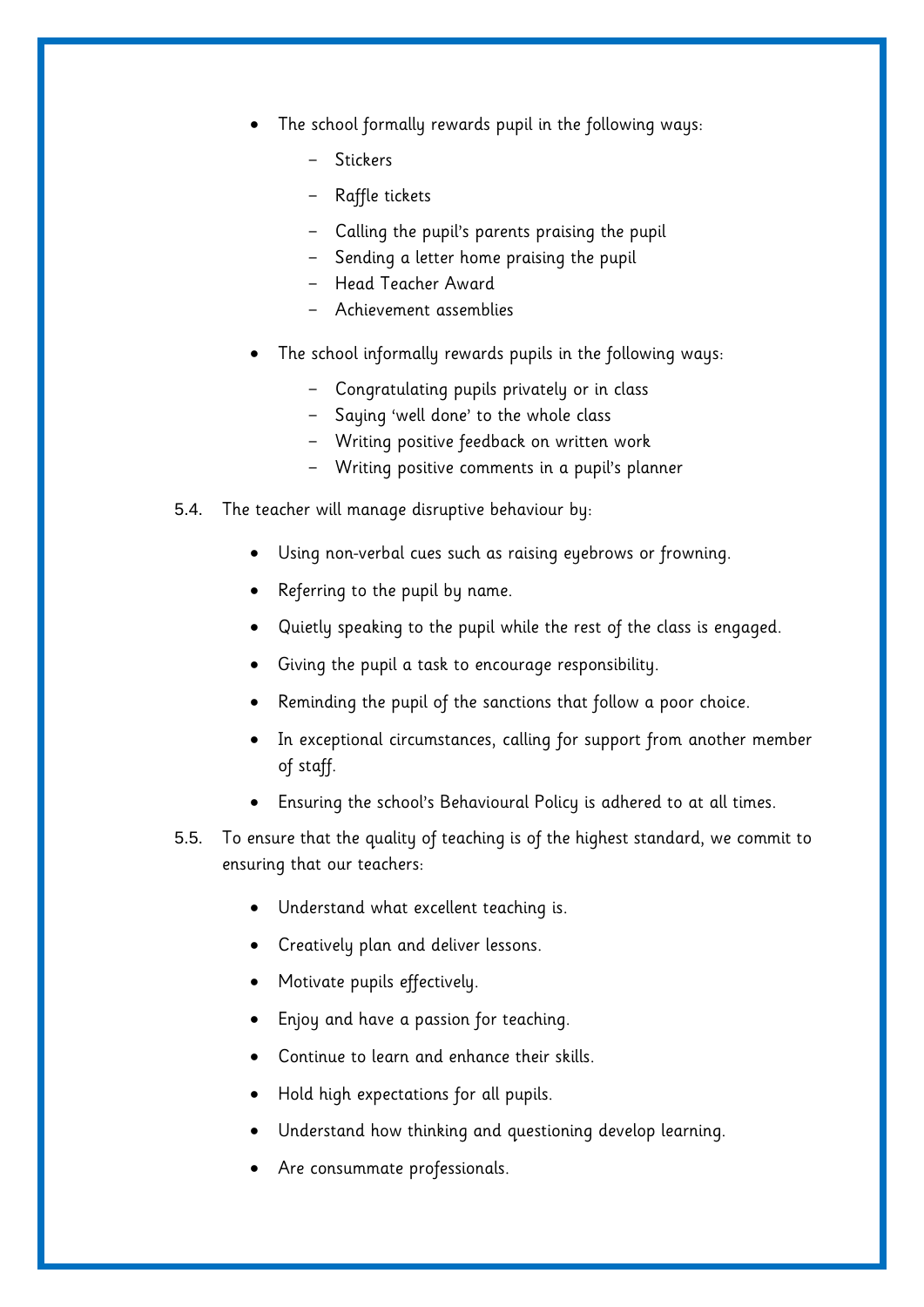- Engage pupils of all abilities.
- Seek out and accept constructive feedback from peers, pupils and parents.
- Are given opportunities to lead.
- Involve parents and carers in their teaching.
- Understand and implement effective behaviour management strategies.
- <span id="page-10-0"></span>**6.** Teaching strategies

The curriculum

- 6.1. Reception classes follow the EYFS profile. Years 1-6 follow the national curriculum. Programmes of study are adapted to fit mixed age classes.
- 6.2. The curriculum is balanced, with suitable proportions of time spent on statutory and non-statutory subjects. The curriculum is carefully timetabled, and content is suitable for the age and ability of the pupils. In addition, the curriculum is made accessible to all through differentiation and the provision of the necessary resources.
- 6.3. While teaching the national curriculum, wider aspects of learning, such as the development of social skills and self-esteem, also form a significant part of pupils' education.

Planning and preparation

- 6.4. Lessons are clearly linked to the national curriculum. They are differentiated to clearly show how pupils of all abilities are catered for.
- 6.5. Lessons have clearly identified learning objectives and success criteria, showing continuity from one lesson to the next.
- 6.6. Lesson plans clearly show how teaching assistants are used to enhance learning. Each plan contains a list of resources to be used during the lesson and how these resources will complement teaching.
- 6.7. Timings and structure are made clear and the plan clearly demarcates the salient parts of lessons.
- 6.8. The school gives teachers adequate preparation, planning and assessment (PPA) time, as per the School Teachers' Pay and Conditions Document (STPCD).

**Delivery**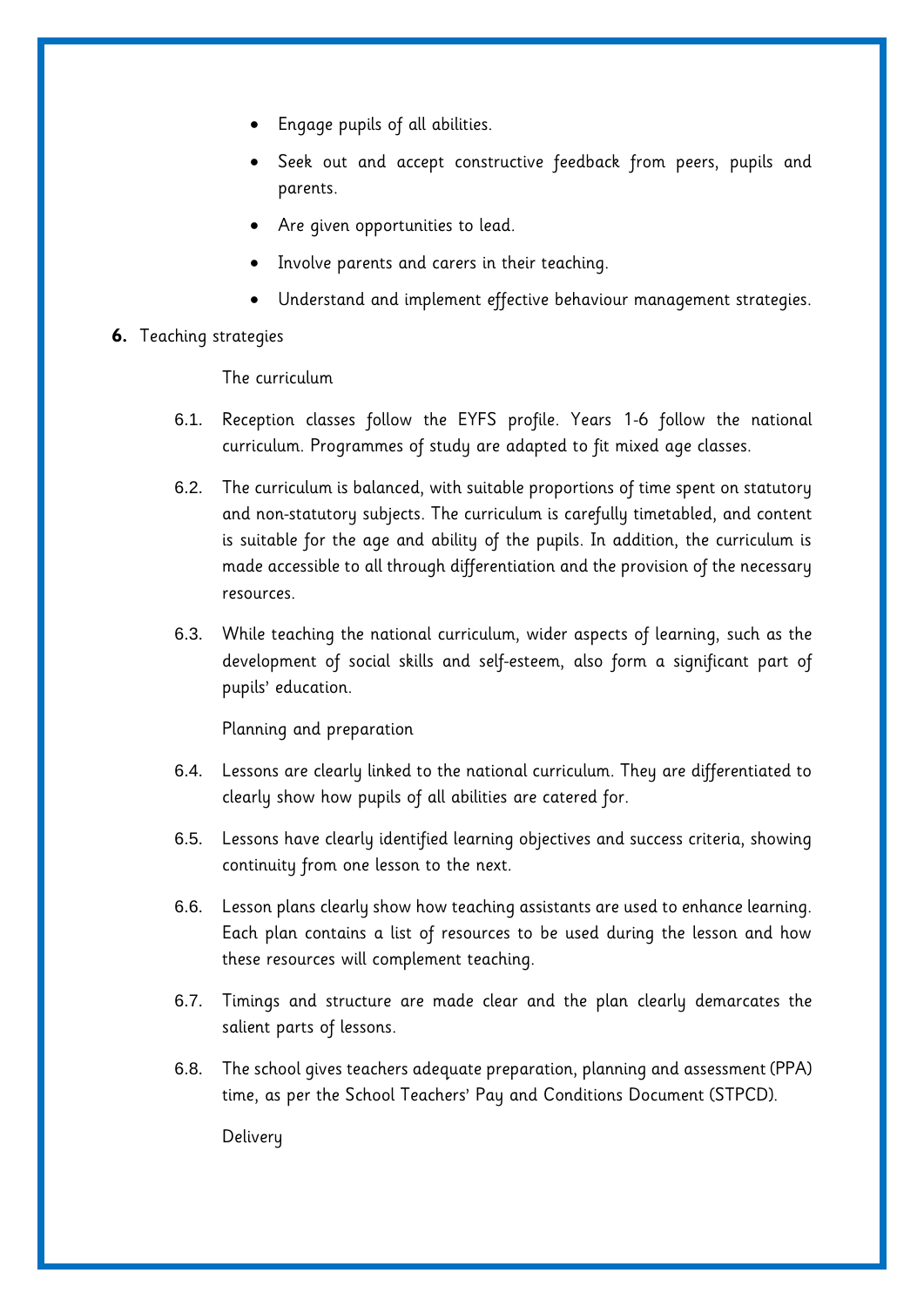6.9. Lessons are delivered in a confident, lively style with good projection. Lessons are balanced, in terms of teacher and pupil-led activities, and cater for different learning styles. A range of lesson types are used including practical, visual, dramatic, investigative and group work.

#### Resources

6.10. Resources are prepared in advance and made readily available to pupils. They are accessible to all and appropriate for the learning objectives of the lesson. In addition, they cater to pupils' different learning styles. Resources are shared between teachers and departments in order to facilitate good practice.

### In-class support

6.11. TAs are actively involved in the lesson to aid pupils' learning. They are involved in prior planning and preparation, and possess a good knowledge of the needs of individual pupils. They support different focus groups at different times (for example, pupils with SEND and academically more able pupils). In some circumstances, TAs are utilised on a one-to-one basis with a child in need of additional help.

Pupil involvement

6.12. Pupils are provided opportunities to follow-up teachers' marking with questions. Pupils are also allowed opportunities to mark their work (self-assessment), and that of their peers (peer-to-peer assessment). The learning objective of each lesson is explained at the start and displayed throughout.

High expectations

6.13. The school sets high expectations for all pupils, regardless of ability, circumstances or needs.

### SEND

- 6.14. Pupils with SEND are treated as individuals. Every pupil is provided with the appropriate support. Pupils causing concern are discussed at weekly staff meetings and, if necessary, additional professional support is provided. Teachers also discuss, informally, the needs of individual pupils, enabling all teachers to be aware of pupils requiring support. In addition, the school has adopted a SEND Policy containing strategies and procedures for assisting our pupils with SEND.
- <span id="page-11-0"></span>**7.** Assessment

Baseline assessment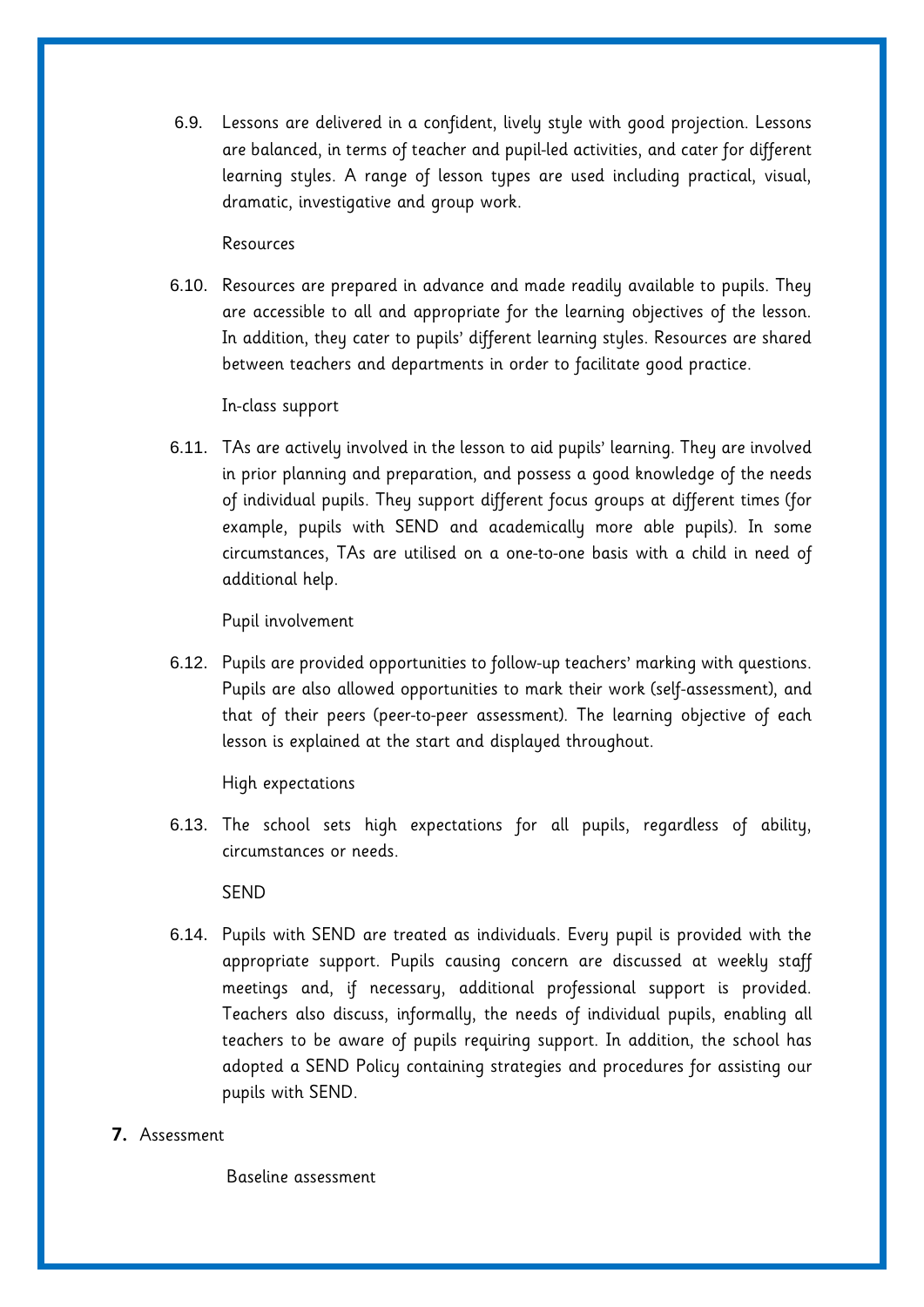- 7.1. Pupils joining the school will receive a baseline assessment when they start.
- 7.2. Strategies for baseline assessment include:
	- Use of past national curriculum tests.
	- Assessing pupil progress over the first six weeks that they are enrolled.
	- Cognitive ability tests which test ability in verbal reasoning, non-verbal reasoning and quantitative reasoning, rather than national curriculum content.
- 7.3. Following the introduction of the Reception baseline assessment in 2020, the school will adopt an approved baseline scheme in line with the DfE's 'Assessment Framework: Reception Baseline Assessment'.

Formative assessment (assessment for learning)

- 7.4. Formative assessment creates a positive learning environment where pupils can see the steps necessary for their own success. It enables teachers to set appropriate work at the level necessary for pupils' continuing progress.
- 7.5. Formative assessment is a powerful way of raising pupils' achievement. It is based on the principle that pupils will improve most if they understand the aim of their learning, where they are in relation to this aim and how they can achieve the aim.
- 7.6. Formative assessments are used to:
	- Identify pupils' strengths and gaps in their skills/knowledge.
	- Identify the next steps for learning.
	- Inform future planning.
	- Enable appropriate strategies to be employed.
	- Facilitate the setting of appropriate targets for the class, group and individual.
	- Track the pupil's rate of progress.
	- Facilitate an evaluation of the effectiveness of teaching and learning.
	- Inform future teaching and learning strategies.
	- Identify individuals and groups for specific intervention support.
- 7.7. Formative assessment will not be punitive. It is used to guide teaching and learning and help pupils achieve their targets. It is not used to judge a teacher's performance.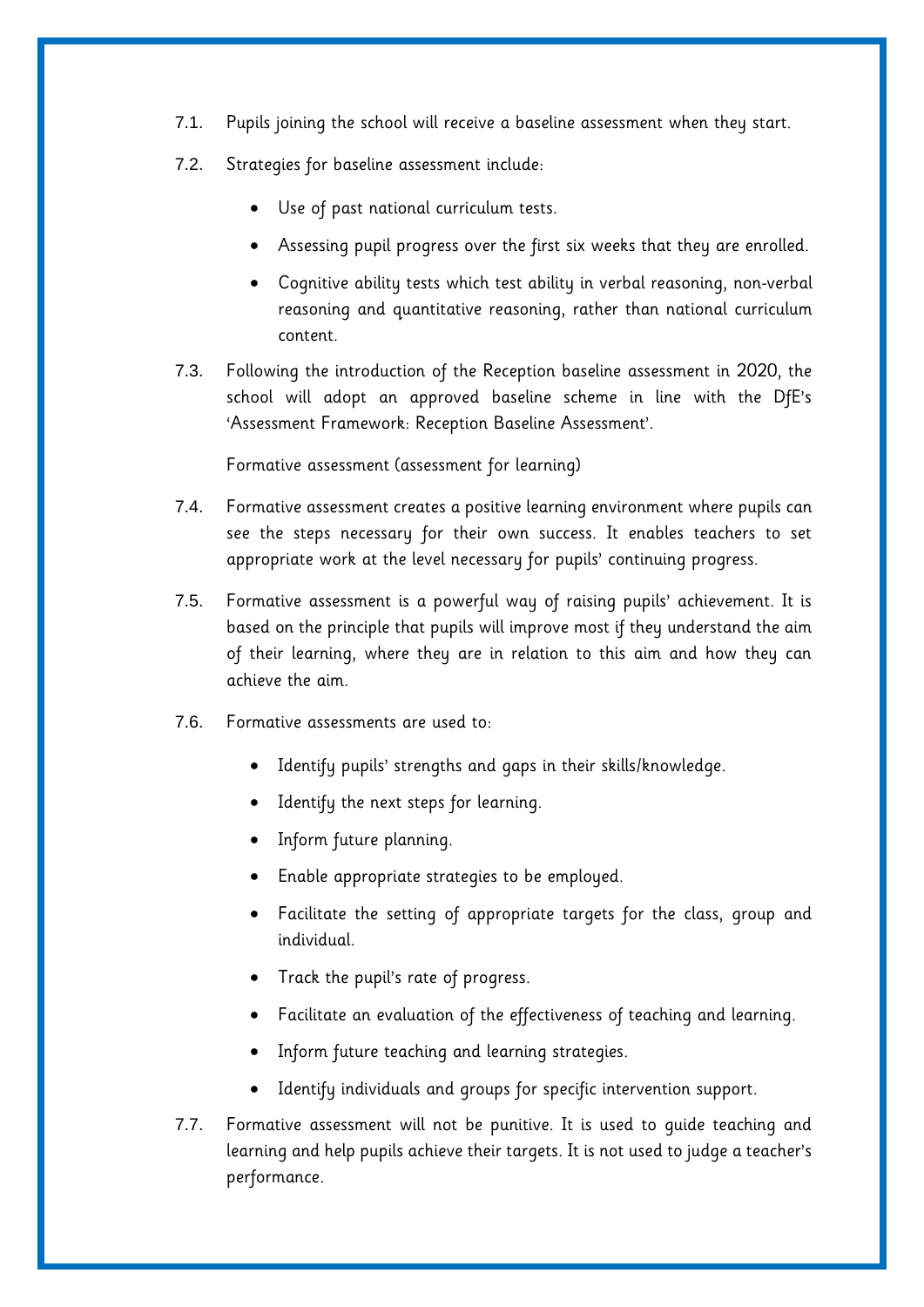- 7.8. Formative assessment is not included as part of a pupil's final grade, but will be recorded as part of individual learning plans (ILPs).
- 7.9. Methods of formative assessment include the following:
	- Question and answer sessions
	- Hot seating
	- Quizzes
	- Self-assessment

Summative assessment (assessment of learning)

- 7.10. Summative assessment is important for:
	- Accurate information regarding a pupil's attainment and progress.
	- Informing both parents and teachers of a pupil's attainment and progress.
- 7.11. Summative assessments:
	- Identify attainment through one-off tests at any given point in time.
	- Record performance in a specific area on a specific date.
	- Provide end of key stage test data against which the school will be judged.
	- Ensure statutory assessments at the end of KS1 and KS2.
	- Provide information about cohort areas of strength and weakness to build from in the future.
	- Are used to determine a pupil's final grade.
	- Are used to judge a teacher's performance.
	- Are used to monitor the progress of individuals and groups of pupils.
- 7.12. Methods of summative assessment include:
	- End of year tests.
	- External examinations such as the national curriculum tests.

## <span id="page-13-0"></span>**8.** EYFS

Focussed observations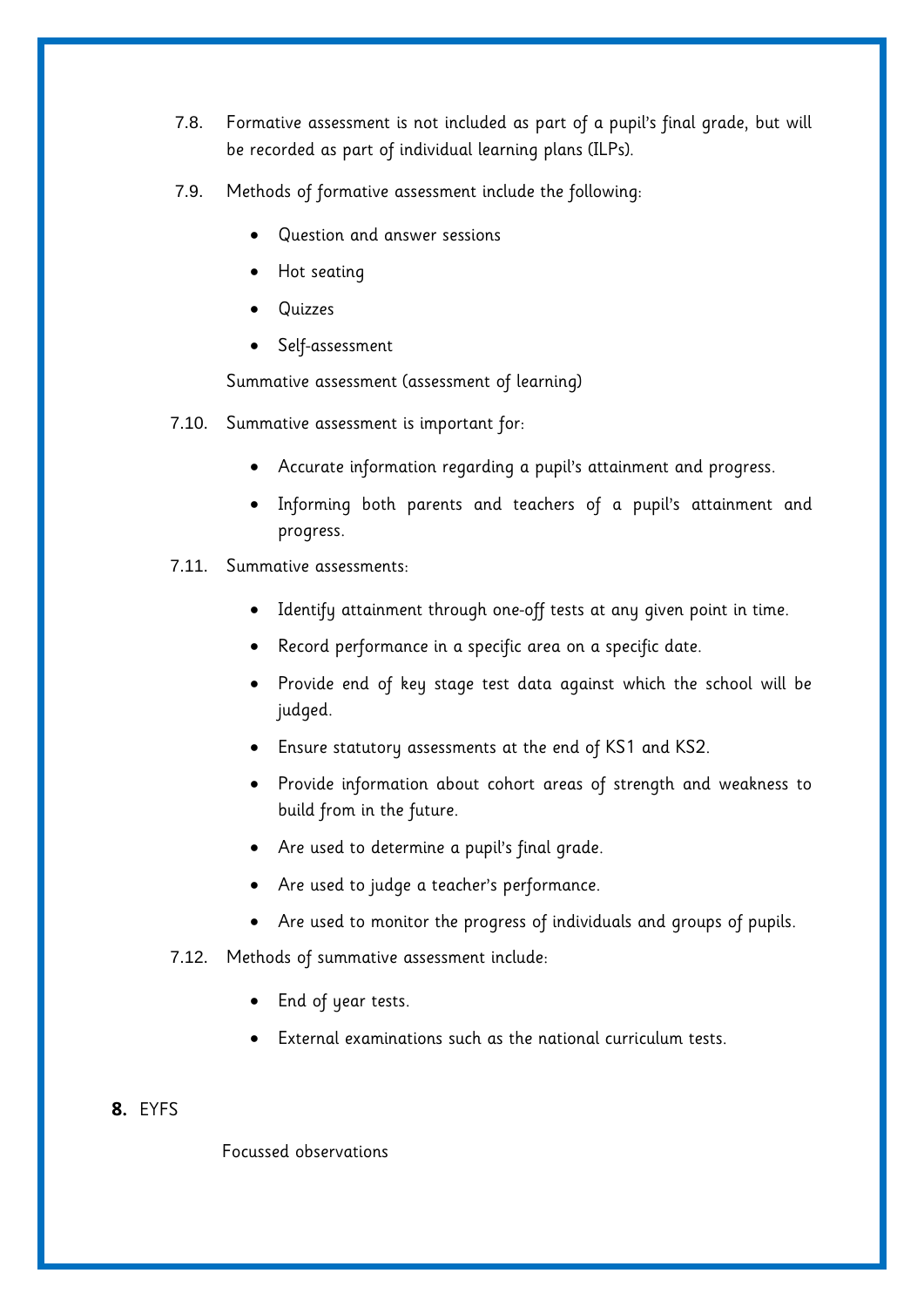8.1. Children are identified each week and a focussed observation is carried out on these children. This involves focussing on the child for approximately 10 minutes and documenting what they do (this may involve written note taking or video recording). If appropriate, the adult will support play when conducting this observation. The focussed observation is then analysed and the next steps are identified and planned for, for the following week. The children will have at least one focussed observation per term.

## Short observations

8.2. These are short, spontaneous 'capture the moment' observations. Teachers and early years practitioners (EYPs) document onto sticky notes what the child has done. These are then annotated with the appropriate band and filed into the child's individual learning journal along with long observations. Both the long and short observations are used to provide evidence to assess and complete the EYFS Profile, and termly judgements are made using this information.

### Learning Journey books

8.3. These are scrap books that highlight key achievements for the children. Photographs of key events in Foundation Stage and exemplar pieces of work, mainly done independently by the children, are included in this book. Parents and families are encouraged to send in pieces of work, certificates and photographs that can be included in the book to create a whole picture of the child. These books provide key evidence in support of the profile points, which creates a record of attainment for each child.

### Focus activity

- 8.4. During focussed activities, teaching staff write comments on the child's work, using sticky notes, often identifying the level of support needed or if the work was done independently. Children are encouraged to discuss their work and next steps are also discussed with the children in child friendly terms.
- 8.5. All of the information collated over the year provides the evidence base for the early learning goals at the end of Reception

# <span id="page-14-0"></span>**9.** KS1 and KS2

9.1. Teachers use assessment for learning to provide on-going assessment, through the use of focussed marking and/or observations of pupils' work, against learning objectives and success criteria. This information is then used to assess progress towards meeting learning targets, and to identify and set next step targets for each pupil.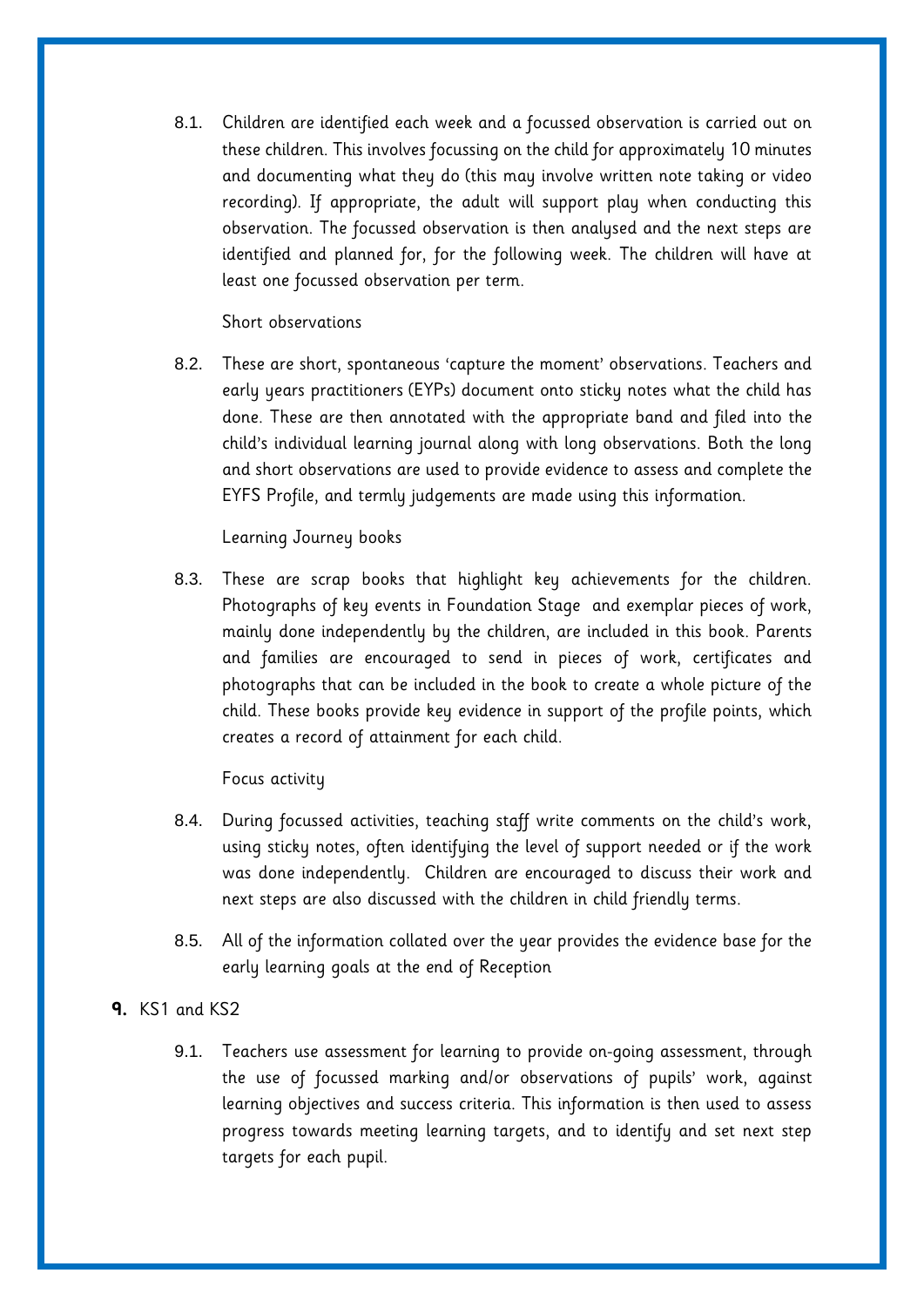- 9.2. Annotated plans and planning notes, made by class teachers and other adults involved with each pupil, record other important information about the progress of children in the class.
- 9.3. Termly tests may be used to identify progress and gaps in learning. The tracking grids identify under-achieving pupils and set targets in reading, writing and maths for individual pupils and groups.
- 9.4. Termly pupil progress reviews are used to identify and analyse progress and set targets in reading, writing and maths for classes and cohorts.
- 9.5. Pupils receive timely verbal feedback on their progress.

Planning for assessment

- 9.6. The national curriculum programmes of study are used to guide our teaching. These documents provide us with the framework to ensure breadth and balance in our curriculum.
- 9.7. Lessons contain clear learning objectives, based upon the teacher's detailed knowledge of each pupil. We strive to ensure all tasks set are appropriate to each pupil's level of ability.
- 9.8. Teachers use focussed marking to assess pupils' progress in relation to the planned learning objectives, and set the next steps to show where the pupil is in relation to this aim and how they can achieve the aim. Teachers use this information when planning for subsequent lessons.

Assessment methods/materials

- 9.9. Teachers use a range of assessment tools and materials (including analysis of pupils' work in books, guided reading records and results of class tests/published tests), alongside on-going focussed marking and notes of pupil observations, to inform their assessment of progress for individual pupils and groups.
- 9.10. Results of published tests are used to contribute to overall teacher assessments.

## Reporting

- 9.11. Reporting to parents provides the opportunity for communication about their child's achievements, abilities and future targets. End of year reports are written so that they have a positive effect on pupils' attitudes, motivation and selfesteem.
- 9.12. We provide opportunities for two-parent consultation evenings/days so that parents can discuss how well their child has settled and are able to be involved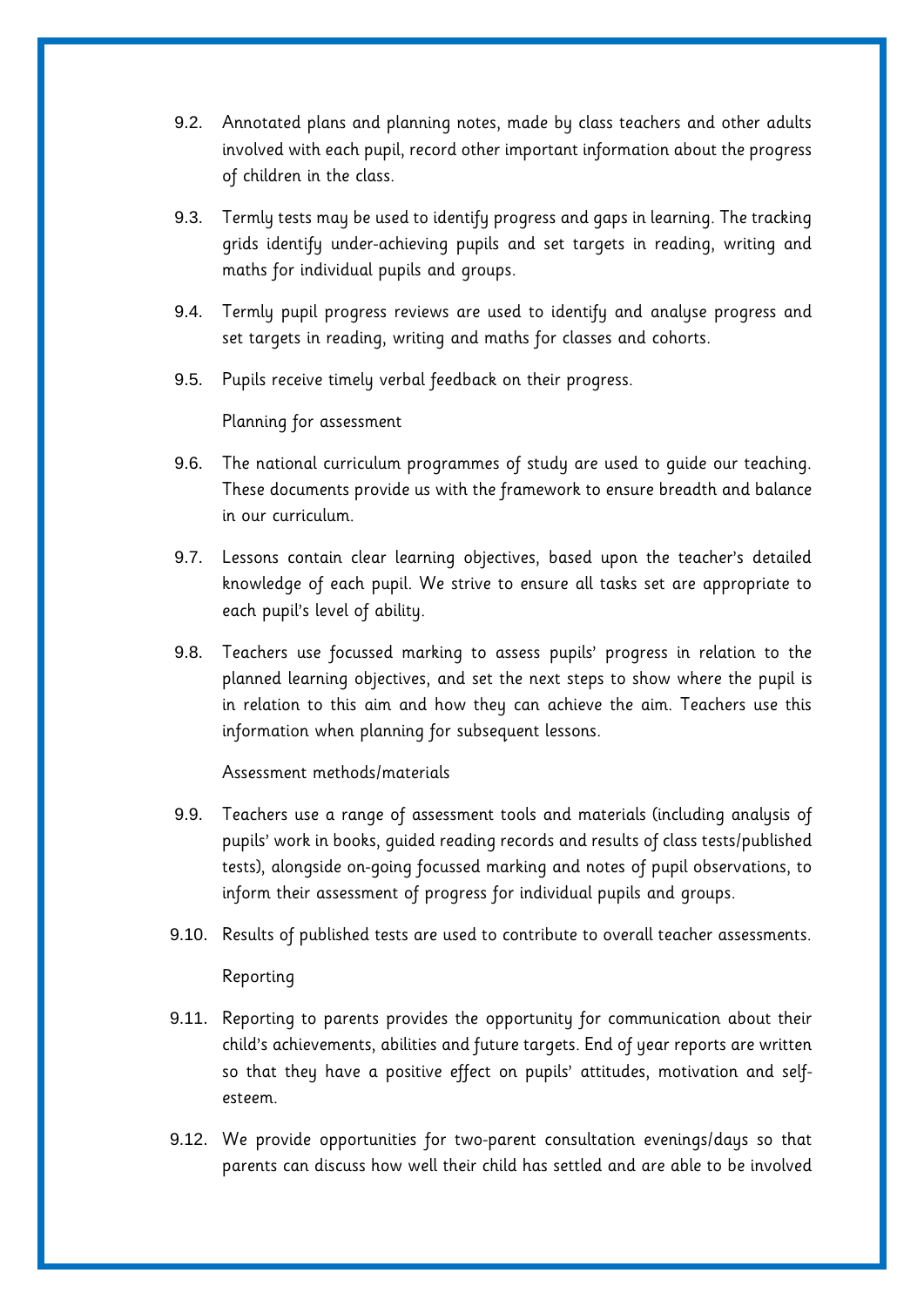in the target setting process. In addition, we provide opportunities for a midyear progress report and a final end-of-year report.

- 9.13. We provide parents with an end-of-year written report before the end of the Summer term, which includes the results of statutory tests and assessments, and gives information relating to progress and attainment
- 9.14. We give parents the opportunity to discuss their child's progress, by appointment.
- 9.15. We will publish the following KS2 results on our school website:
	- Average progress scores in reading, writing and maths
	- Average 'scaled scores' in reading and maths
	- Percentage of pupils who achieved the expected standard or above in reading, writing and maths
	- Percentage of pupils who achieved a high level of attainment in reading, writing and maths
- 9.16. We will provide a link to our performance tables on our school website on link.
- 9.17. We also provide reports for pupils at the end of KS1 and KS2 which include the outcomes of national curriculum assessments.

KS1

- 9.18. Reports for pupils at the end of KS1 will include:
	- Outcomes of the statutory national curriculum teacher assessment in English reading, English writing, maths and science.
	- A statement that teacher assessment outcomes take into account the results of statutory national curriculum tests in English reading and maths.
	- Where appropriate, a statement explaining why any national curriculum test has not been taken.
	- Comparative information about the attainment of pupils of the same age in the school.
	- Comparative information about the attainment in the core subjects of pupils of the same age nationally.

KS2

9.19. Reports for pupils at the end of KS2 will include: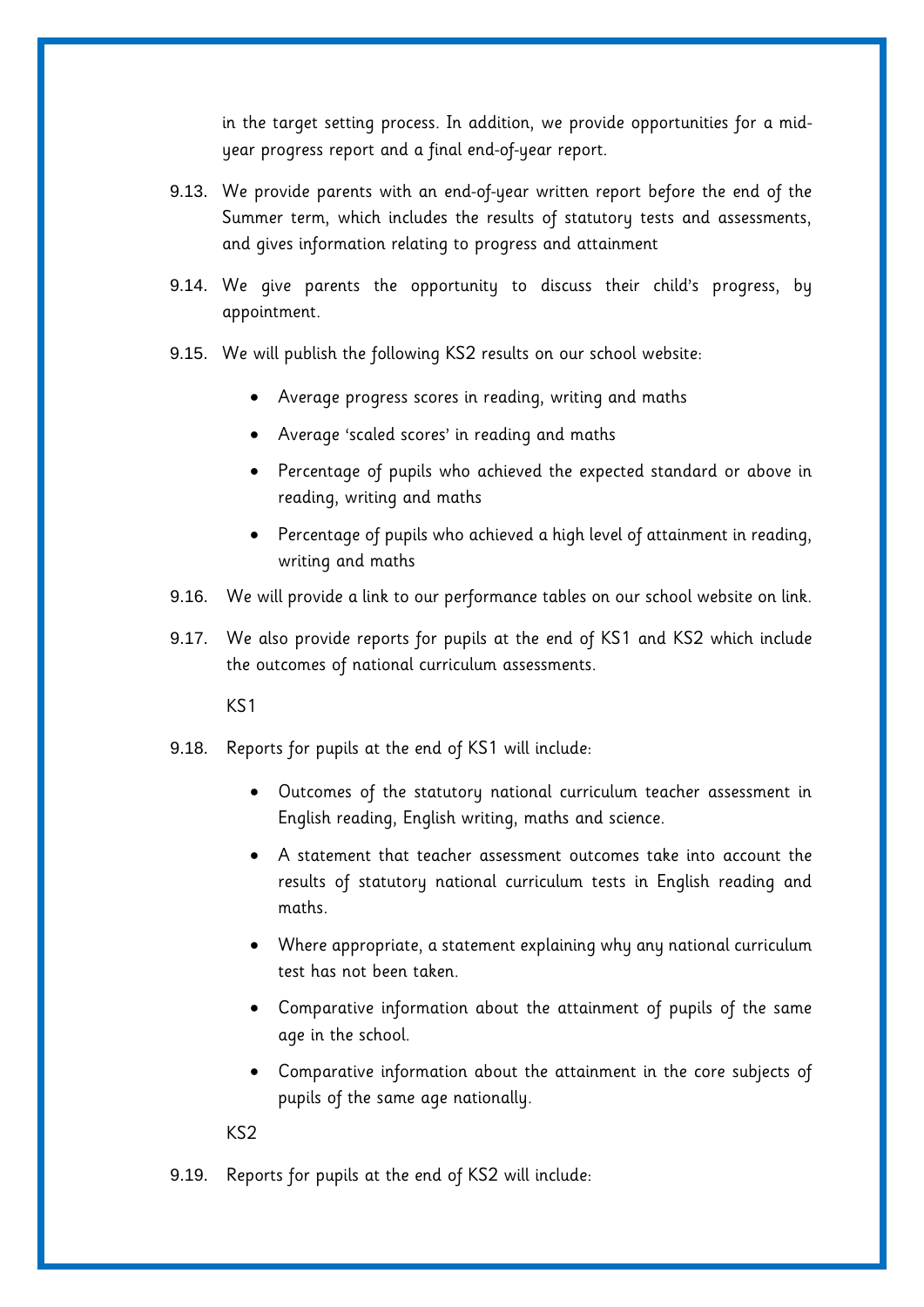- The results of any national curriculum tests taken, including the pupil's scaled score, and whether they met the expected standard.
- The outcomes of statutory national curriculum teacher assessments in English reading, English writing, maths and science.
- Where appropriate, a statement explaining why any national curriculum test has not been taken.
- Comparative information about the attainment of pupils of the same age in the school.
- Comparative information about the attainment of pupils of the same age in the school.

### **Moderation**

9.20. Regular moderation of levelling takes place each term to ensure consistency. Teachers meet in phase groups or in cross phase groups to analyse pupils' work against national curriculum or EYFS requirements. During the Summer term, teachers in Reception, Year 2 and Year 6 are involved in formal teacher assessments, as part of end of key stage assessments and LA moderation.

### <span id="page-17-0"></span>**10.**Individual learning

Individual learning plans (ILPs)

- 10.1. ILPs are available for pupils who are not progressing as expected, to allow pupils to lead their own achievement.
- 10.2. ILPs are reviewed annually to ensure that they are still effective.

### EHC plans

- 10.3. Some young people with SEND may require additional support from professionals outside of the school setting. In these cases, the views of parents, psychologists and further specialists will be sought. Based on these views, and in collaboration with the pupil, an EHC plan will be sought.
- 10.4. [Updated] More information can be found in the school's SEND Policy.

### <span id="page-17-1"></span>**11.**Monitoring and reporting

- 11.1. This policy will be reviewed annually.
- 11.2. The governors' annual report will contain updates and analysis regarding teaching and learning at the school.
- 11.3. The next scheduled review date for this policy is October 2020.